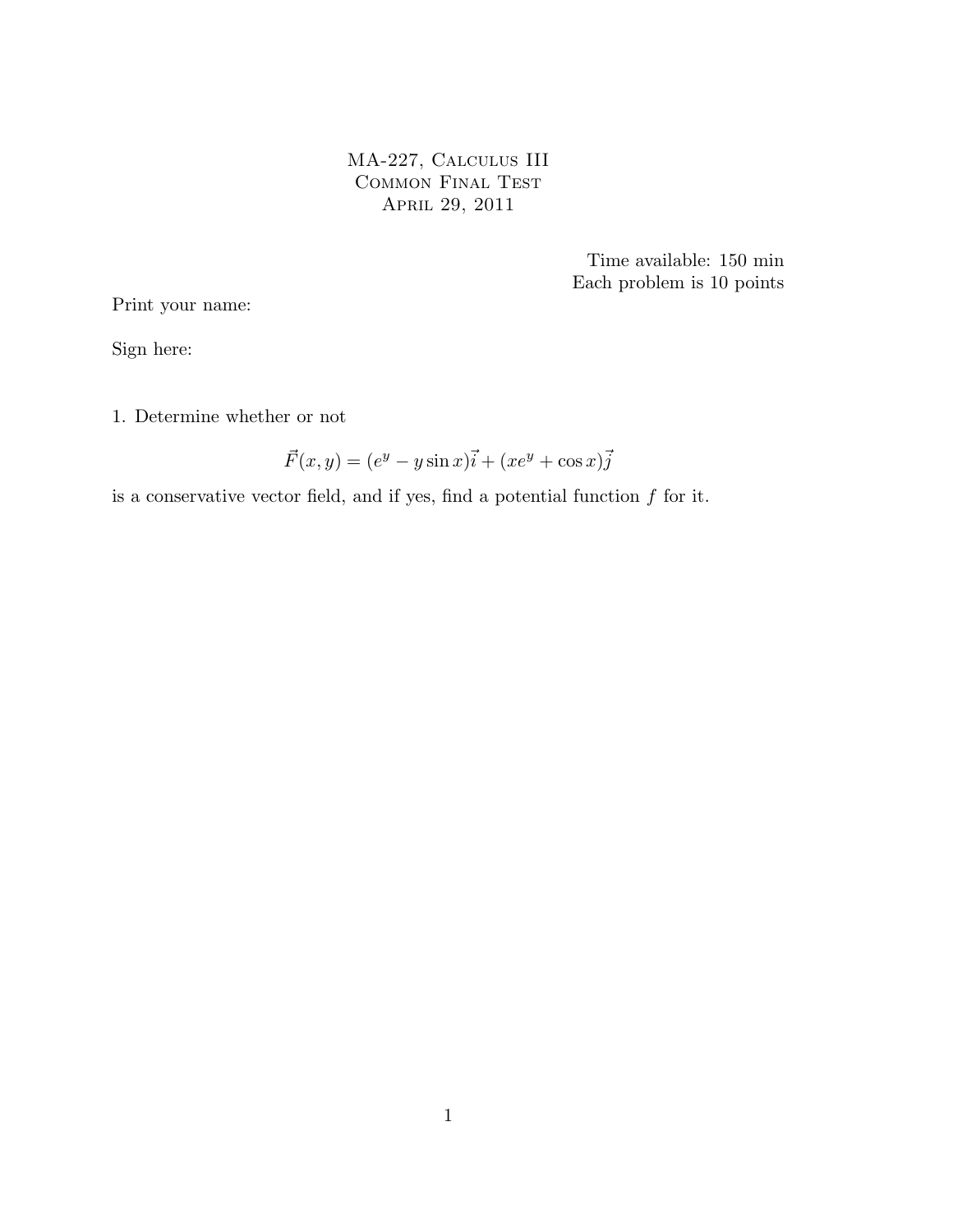2. Use Green's Theorem to evaluate  $\int_C \vec{F} \cdot d\vec{r}$ , where

$$
\vec{F}(x,y) = \langle \sin x - 3x^2y, \cos y + 3xy^2 \rangle,
$$

and C is the circle  $x^2 + y^2 = 4$  oriented counterclockwise.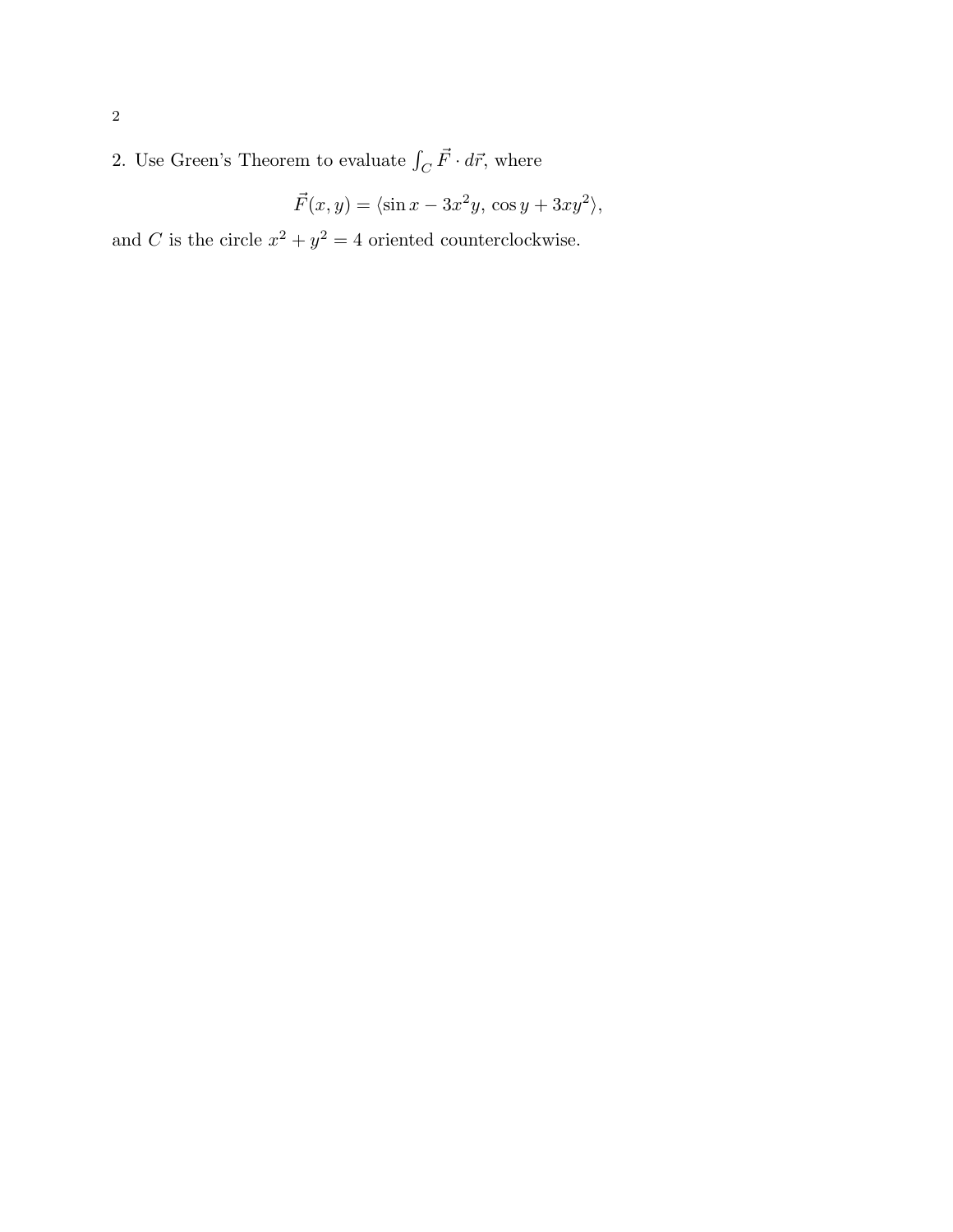3. The lamina D is defined by the inequalities  $0 \le x \le 1$ ,  $0 \le y \le 1$ , and its mass density function is given by  $\rho(x, y) = x^3 + y^3$ . Compute its mass and the center of mass.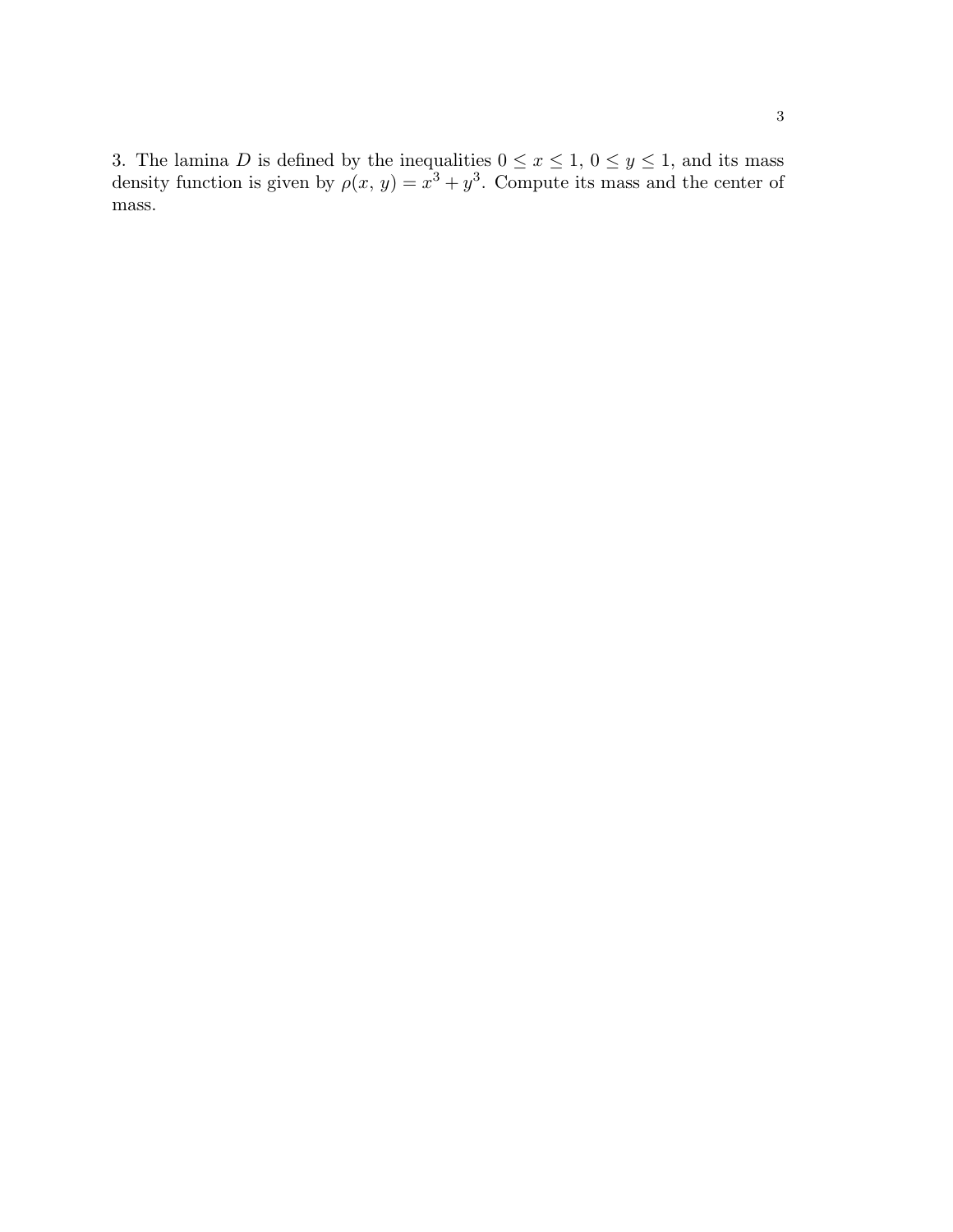- 4. The solid B lies inside the cylinder  $x^2 + y^2 = 1$  and inside the sphere  $x^2 + y^2 + z^2 = 1$
- 9. Calculate its volume.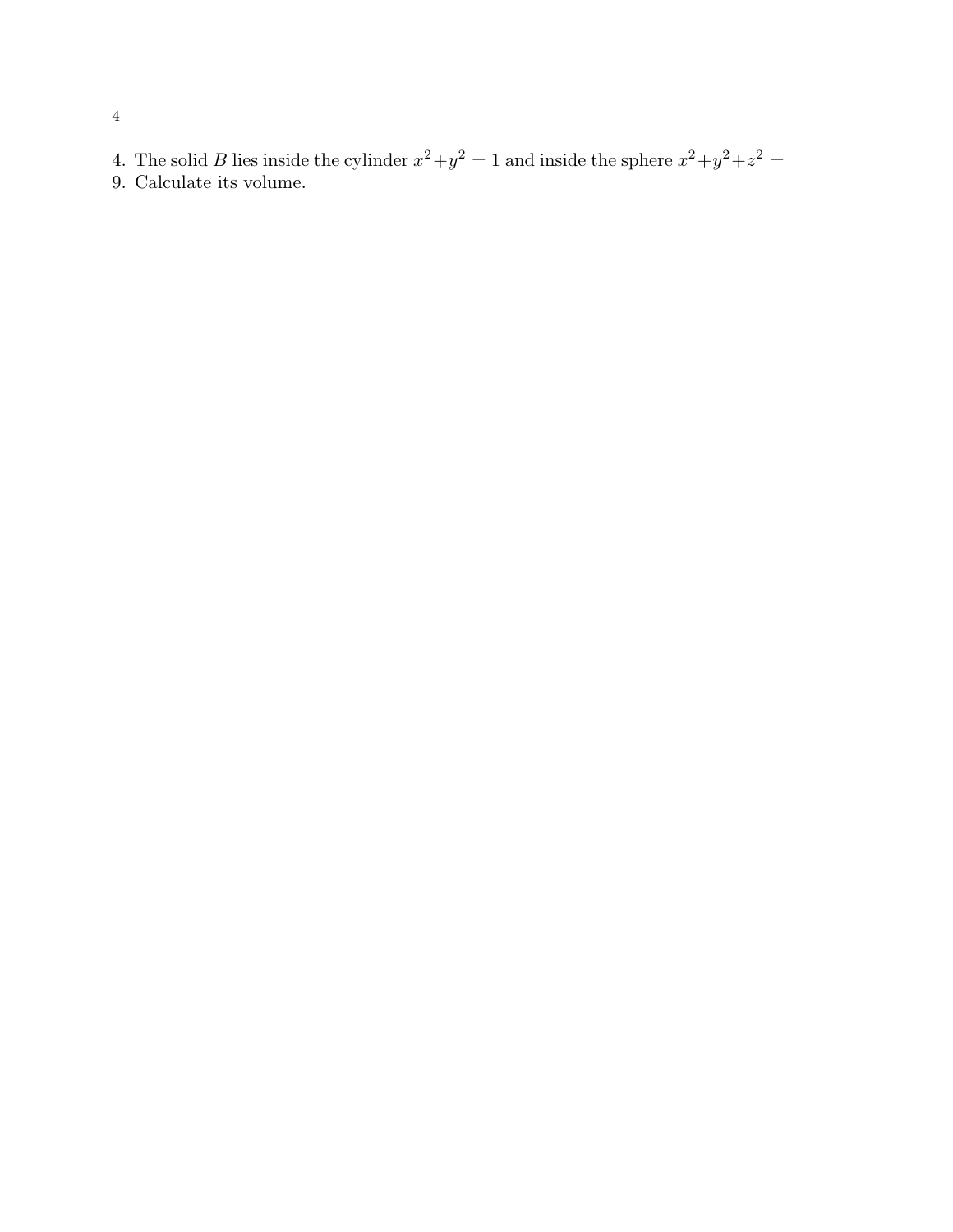5. Evaluate the integral by reversing the order of integration.

$$
\int_0^{16} \int_{y^{1/4}}^2 e^{x^5} dx dy.
$$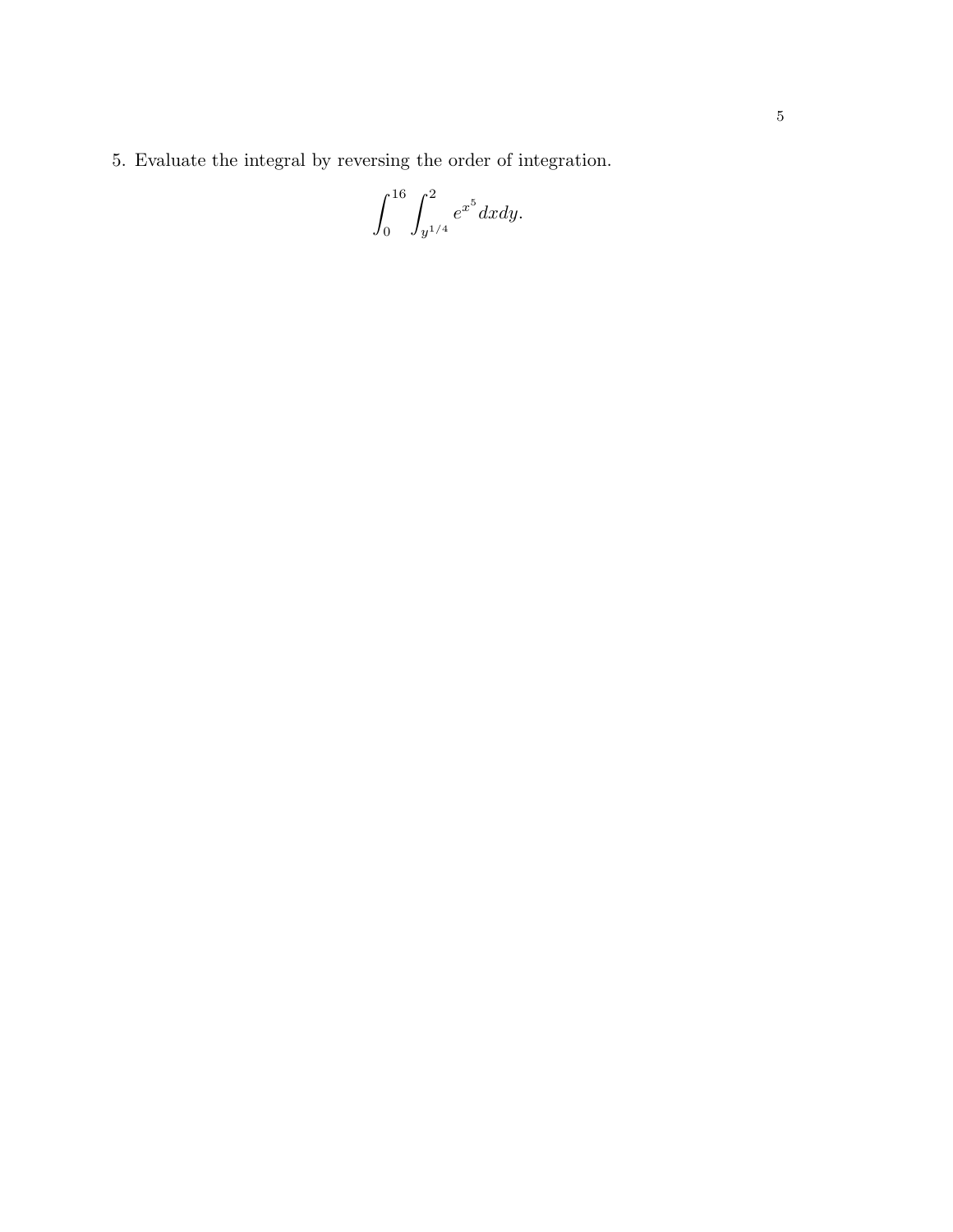$6.$  Calculate the integral  $\,$ 

$$
\int_{1}^{2} \int_{1}^{2} \left(\frac{x^{6}}{y} + \frac{y^{6}}{x}\right) dy dx.
$$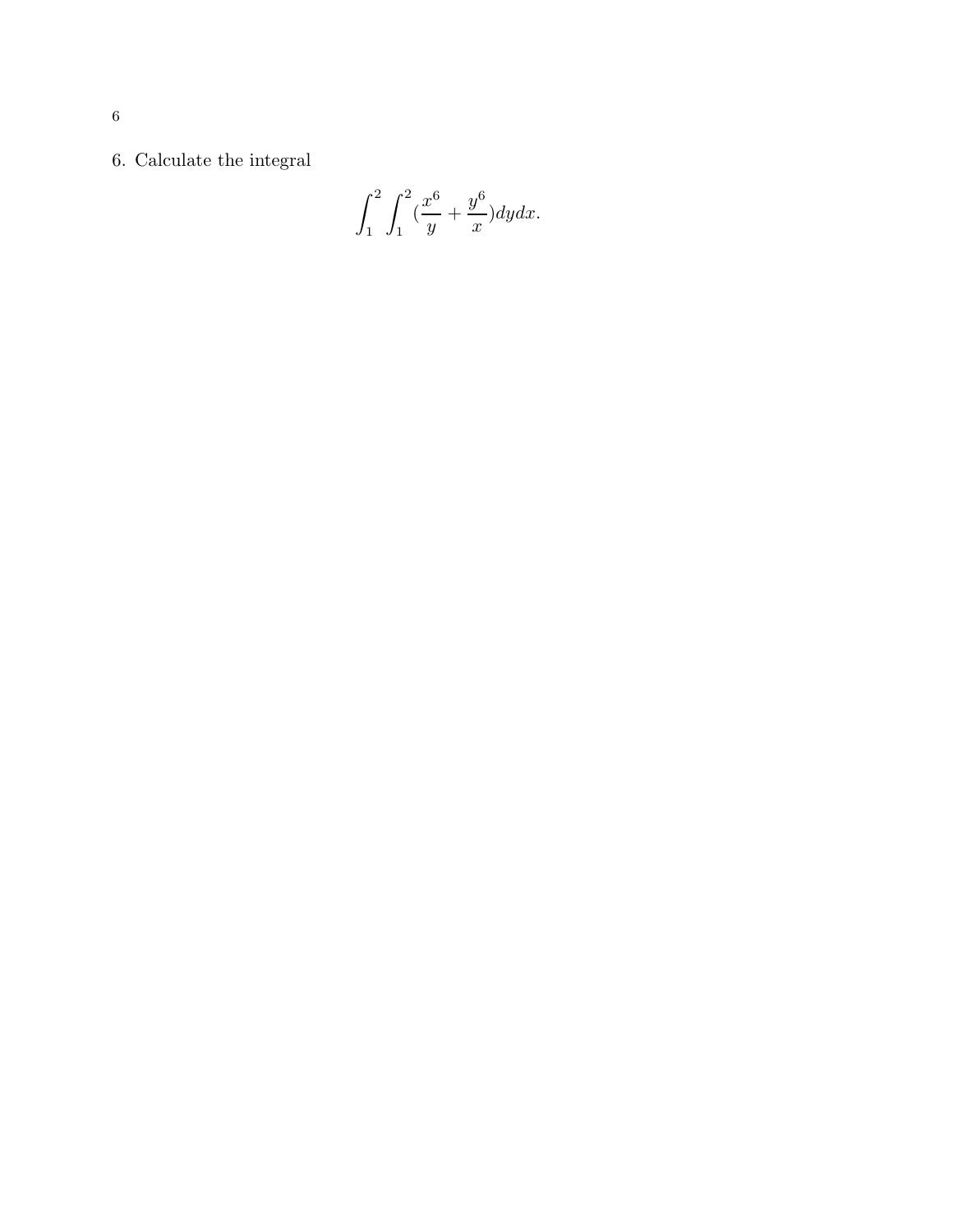7. Find the minimum and maximum values of the function  $f(x, y, z) = 5y(x + z)$ subject to the constraints  $xy = 1$  and  $y^2 + z^2 = 3$ .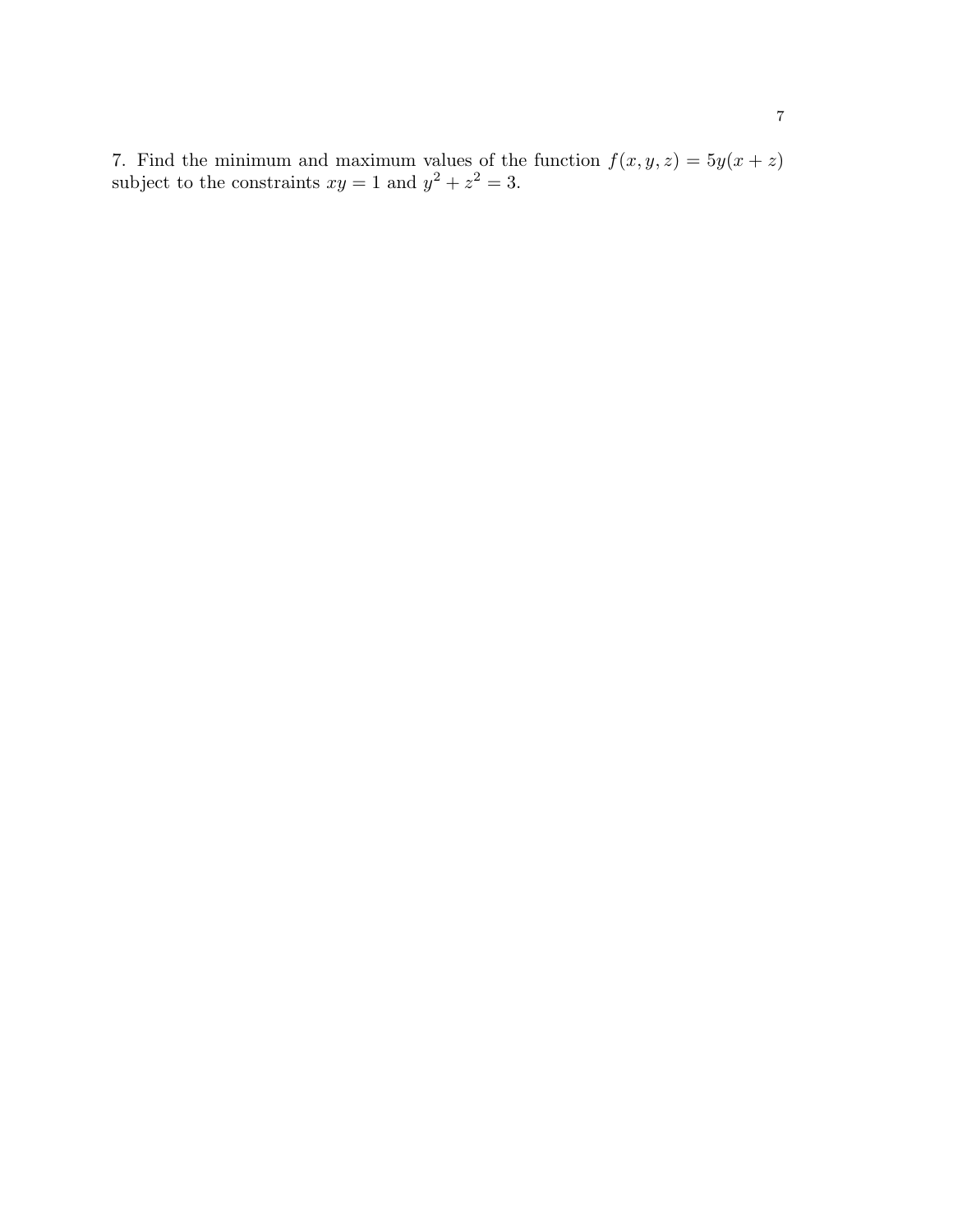8. We know that  $x, y$ , and  $z$  are positive numbers the sum of which is equal to 1. Maximize the value of  $xyz^4$ .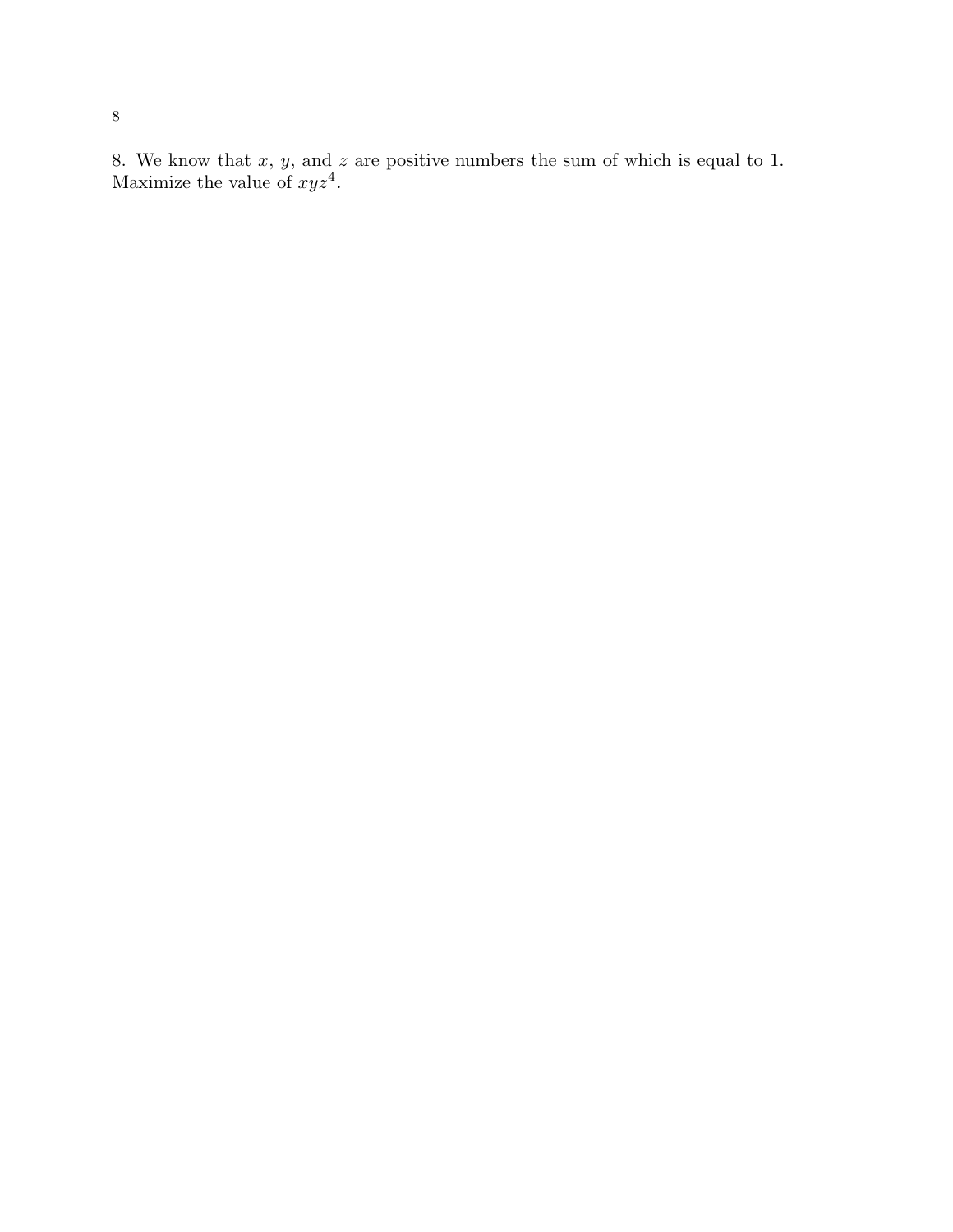9. Find the points on the ellipsoid  $4x^2 + y^2 + z^2 = 1$  where the normal line is parallel to the line connecting the points  $(2, -1, -2)$  and  $(3, 0, -1)$ .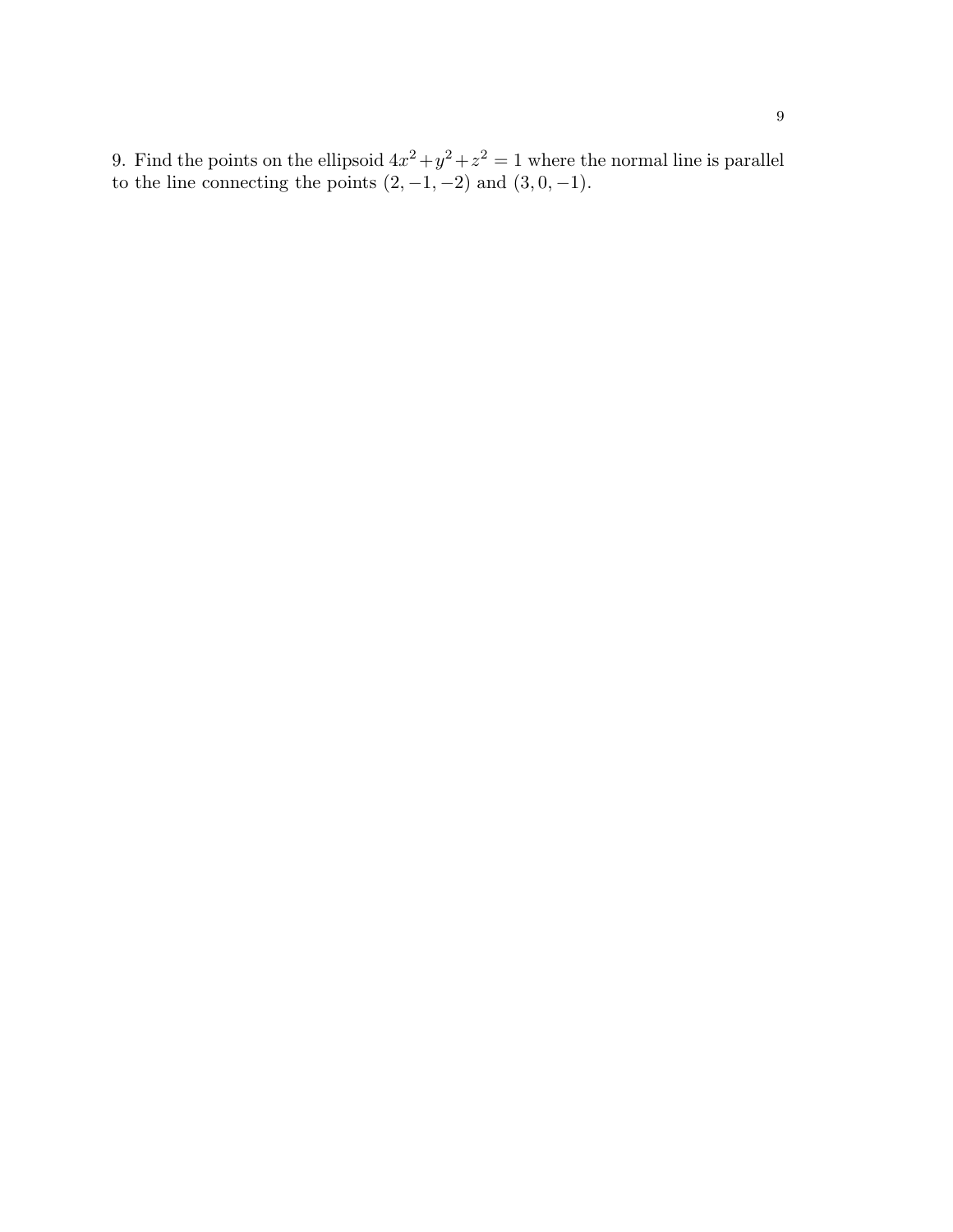10. Let  $z = y^2 \sin x$ ,  $x = tuv$ ,  $y = u^2 + tv$ . Find  $\partial z/\partial t$ ,  $\partial z/\partial u$ , and  $\partial z/\partial v$  when  $t = 3$ ,  $u = 2$ ,  $v = 0$ .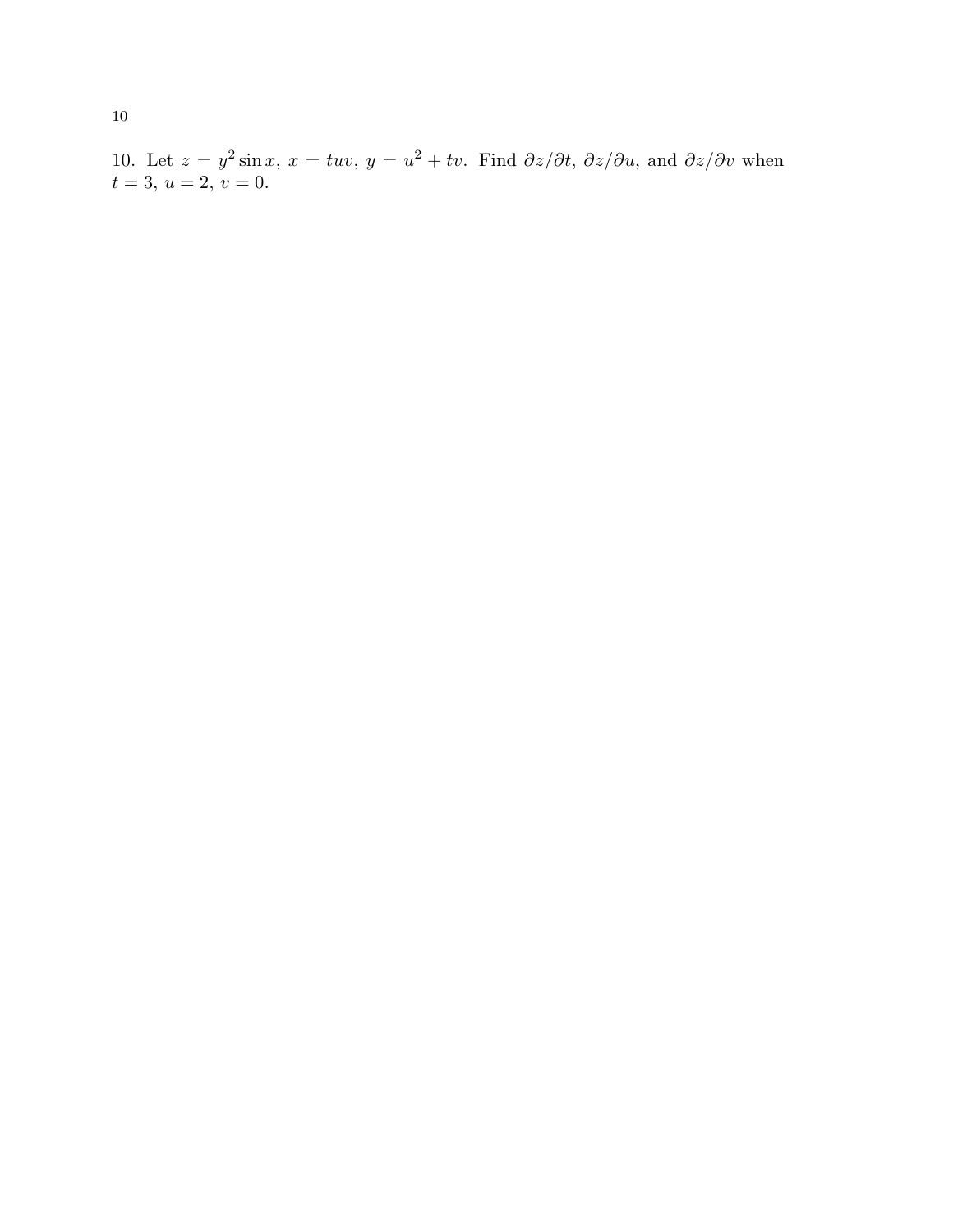11. Find the work done by the force field  $\vec{F}$  moving an object from  $P(1, 1)$  to  $Q(5, 5)$ , where

$$
\vec{F}(x,y) = x^{5/2}\vec{i} + x\sqrt{y}\vec{j}.
$$